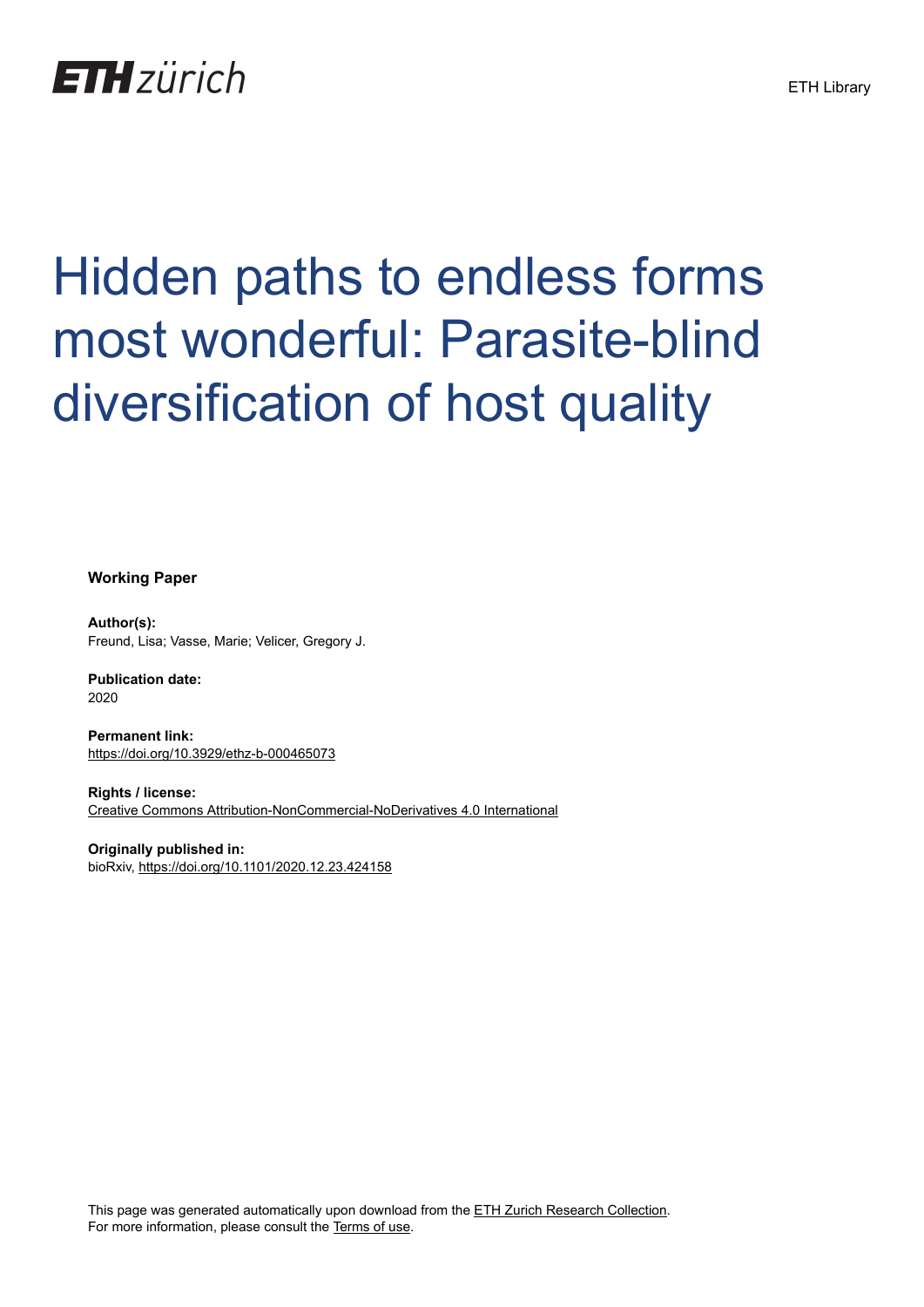### **Hidden paths to endless forms most wonderful: Parasite-blind diversification of host quality**

Lisa Freund\* , Marie Vasse and Gregory J. Velicer

Institute for Integrative Biology, ETH Zürich, 8092 Zürich, Switzerland \* Correspondence to Lisa Freund: lisa.freund@env.ethz.ch

**Evolutionary diversification can occur in allopatry or sympatry, can be unselected or driven by selection, and can be phenotypically manifested immediately or remain phenotypically latent until later manifestation in a newly encountered environment. Diversification of host-parasite interactions is frequently studied in the context of intrinsically selective coevolution, but the potential for host-parasite interaction phenotypes to diversify latently during parasite-blind evolution is rarely considered. Here we use a social bacterium experimentally adapted to several environments in the absence of phage to analyse allopatric diversification of latent host quality the degree to which a host population supports a viral epidemic. Phage-blind evolution reduced host quality overall, with some bacteria becoming completely resistant to growth suppression by phage. Selective-environment differences generated only mild divergence in host-quality. However, selective environments nonetheless played a major role in shaping evolution by determining the degree of stochastic diversification among replicate populations within treatments. Ancestral motility genotype was also found to strongly shape patterns of latent hostquality evolution and diversification. These outcomes show that adaptive landscapes can differ in how they constrain stochastic diversification of a latent phenotype and that major effects of selection on biological diversification can be missed by focusing on trait means. Collectively, our findings suggest that latent-phenotype evolution (LPE) should inform host-parasite evolution theory and that diversification should be conceived broadly to include latent phenotypes.**

**Keywords:** adaptive landscape, bacteriophages, byproduct evolution, cryptic genetic variation, MyxoEE, phenotypic plasticity, pleiotropy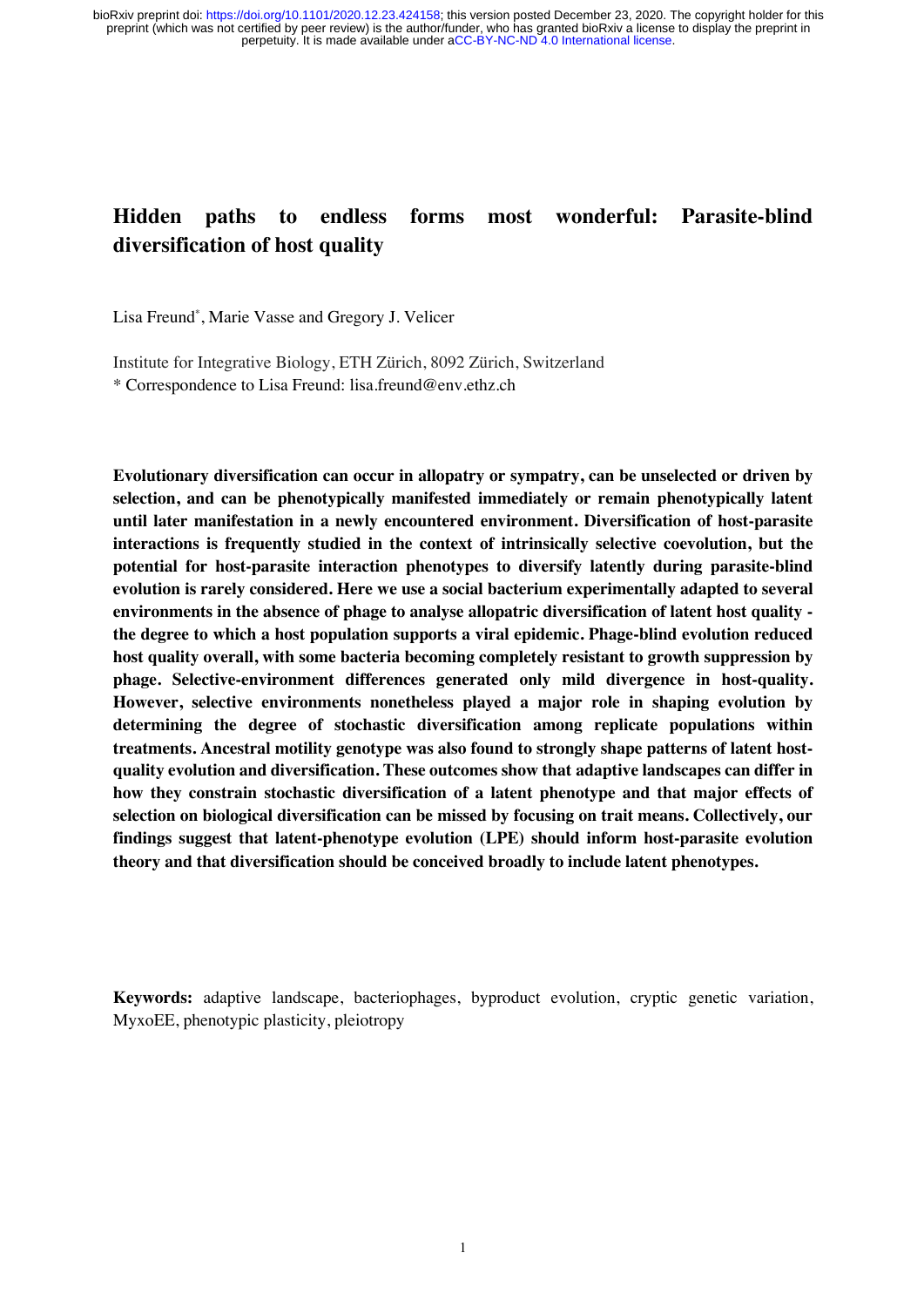Wonderful "endless forms" of phenotypes $1-3$  often first evolve non-adaptively $4\frac{1}{2}$ , even if they later prove beneficial in a new context as "exaptations"<sup>8</sup> . Temporally, a nonadaptively evolved phenotype might be generated immediately when its causal genotype first evolves, or only later, upon that genotype's exposure to a novel or changed environment. Here we refer to a phenotype that is potentiated by an existing genotype but not initially manifested due to environmental specificity as a 'latent phenotype'. We additionally refer to the evolution of such a genotype prior to manifestation of its initially latent phenotype as 'latentphenotype evolution' (or 'LPE'), a label independent of the causes or consequences of LPE (see Methods).

LPE is intrinsically non-adaptive because the focal phenotype is not yet generated when its genetic basis first evolves. However, the genetic basis of the latent phenotype might evolve by any evolutionary mechanism (Table 1). For example, the causal genotype might arise adaptively due to one phenotypic effect beneficial in a first environment while pleiotropically potentiating a second phenotypic effect that is only manifested in a distinct environment encountered later<sup>9,10</sup>. Alternatively, genotypes underlying LPE may evolve non-adaptively by hitchhiking with an adaptive genetic element<sup>11</sup> or by stochastic forces<sup>6,12</sup>. Variation for initially neutral alleles underlying latent phenotypes<sup>12,13</sup> has long been recognized as potential fuel for later adaptation to new and changing environments<sup>14–16</sup>.

Latently evolved phenotypes can be features of individual organisms. For example, bacteria have latently evolved altered antibiotic resistance<sup>10,17</sup>, metabolic-profile shifts<sup>15</sup> and changes in nutrient-uptake abilities<sup>18</sup>. However, outcomes of between-organism interactions can also be considered phenotypes. Examples of such "interaction phenotypes"19,20 include reproductive incompatibility resulting from allopatric speciation, which remains latent until allopatrically diverged lineages make secondary  $contact^{21-23}$ . Similarly, host-parasite interaction phenotypes24–28 and bacterial social-interaction phenotypes29,30 can also evolve and diversify latently in allopatry. Given that i) pleiotropy, hitchhiking and genetic drift are common, ii) manifestation of phenotypes is often context-specific (e.g. due to phenotypic plasticity $31$  or limitations on interaction opportunities for interaction phenotypes), iii) exposure to changing or new environments is inevitable for most biological lineages, and iv) latently evolved phenotypes often have selective significance upon their manifestation, LPE is likely to contribute substantially to long-term patterns of phenotypic evolution and diversification.

Bacteria engage in a vast array of interactions, including with their own viral parasites, bacteriophages. Bacteriaphage interactions are determined by the match between phage-infectivity and bacterial-resistance mechanisms, which can result in narrow to broad host ranges $32-34$ . Diverse mechanisms to resist phage have evolved at all major stages of the infection cycle: from preventing phage adsorption and impeding post-entry reproduction and assembly to stopping virion release through abortive systems that kill both phage and host $32,35$ . Selection to resist infection can lead to hostphage incompatibility, as antagonistic coevolution between phage and their hosts leads to rapid local adaptation<sup>36,37</sup> and diversification<sup>27,38,39</sup>. However, how much host quality - the degree to which a host genotype or population facilitates parasite growth - is shaped directly by parasite-imposed selection versus indirectly from byproducts of other selective forces (e.g. resource competition<sup>26</sup> or other predators<sup>40</sup>) or stochastic forces has been little investigated.

Perhaps all microbes express some social traits<sup>41</sup>, but some have evolved extraordinarily complex suites of cooperative behaviours<sup>42</sup>. Myxobacteria, including the model species *Myxococcus xanthus,* engage in cooperative swarming<sup>43</sup> during group predation<sup>44</sup> and multicellular fruiting-body development<sup>45</sup>. As predators of many microbes, myxobacteria are predicted to shape the structure and evolution of soil microbial communities<sup>46,47</sup>.

Myxobacteria are themselves subject to selective pressure by myxophage<sup>48</sup>, which in turn are likely to shape myxobacterial social evolution. For example, cell-surface molecules such as type-IV pili and O-antigen serve as phage receptors in many bacteria49,50 and also function in *M. xanthus* social behaviours<sup>51,52</sup>. Thus, just as bacteriaphage coevolution can indirectly shape bacterial social interactions $53-55$ , social evolution in the absence of phage is likely to latently alter the character and diversity of future host-parasite interactions. Analyses of experimentallyevolved lineages<sup>29,30</sup> suggest that intra-specific social interactions between natural *M. xanthus* lineages<sup>56</sup> often evolve latently. But how LPE shapes future antagonistic interactions of myxobacteria with other species, including with phage and their own prey, remains largely unexplored.

In this study, we test for LPE - including diversification - of host-virus interactions using the virulent myxophage Mx1<sup>57</sup> and bacterial populations from an evolution experiment recently named MyxoEE-3<sup>7</sup> (see Methods). In MyxoEE-3, populations of *M. xanthus* underwent selection for increasing fitness at the leading edge of colonies expanding spatially by growth and motility, with cells near the leading edge transferred to a fresh plate at the end of each evolutionary cycle<sup>29,30,58</sup>. Importantly, evolving populations never encountered phage during MyxoEE-3, thereby allowing us to test whether and how phage-blind adaptation to multiple environments indirectly shapes the character of interactions with obligate parasites.

We first analyse host-phage LPE in eight MyxoEE-3 treatments that share a common ancestor but differed in selective environment with respect to surface structure (hard vs. soft agar), nutrient availability (high or low nutrient levels) and/or nutrient source (nutrient medium alone or with prey lawns). We examine effects of environment and chance on the direction and degree of average phage-blind hostquality evolution and also on the degree of within-treatment diversification. If LPE is mediated predominantly by alleles that increased due to selection during MyxoEE-3, adaptive landscape structure<sup>59,60</sup> may shape LPE outcomes, including the degree to which latent phenotypes diversify stochastically.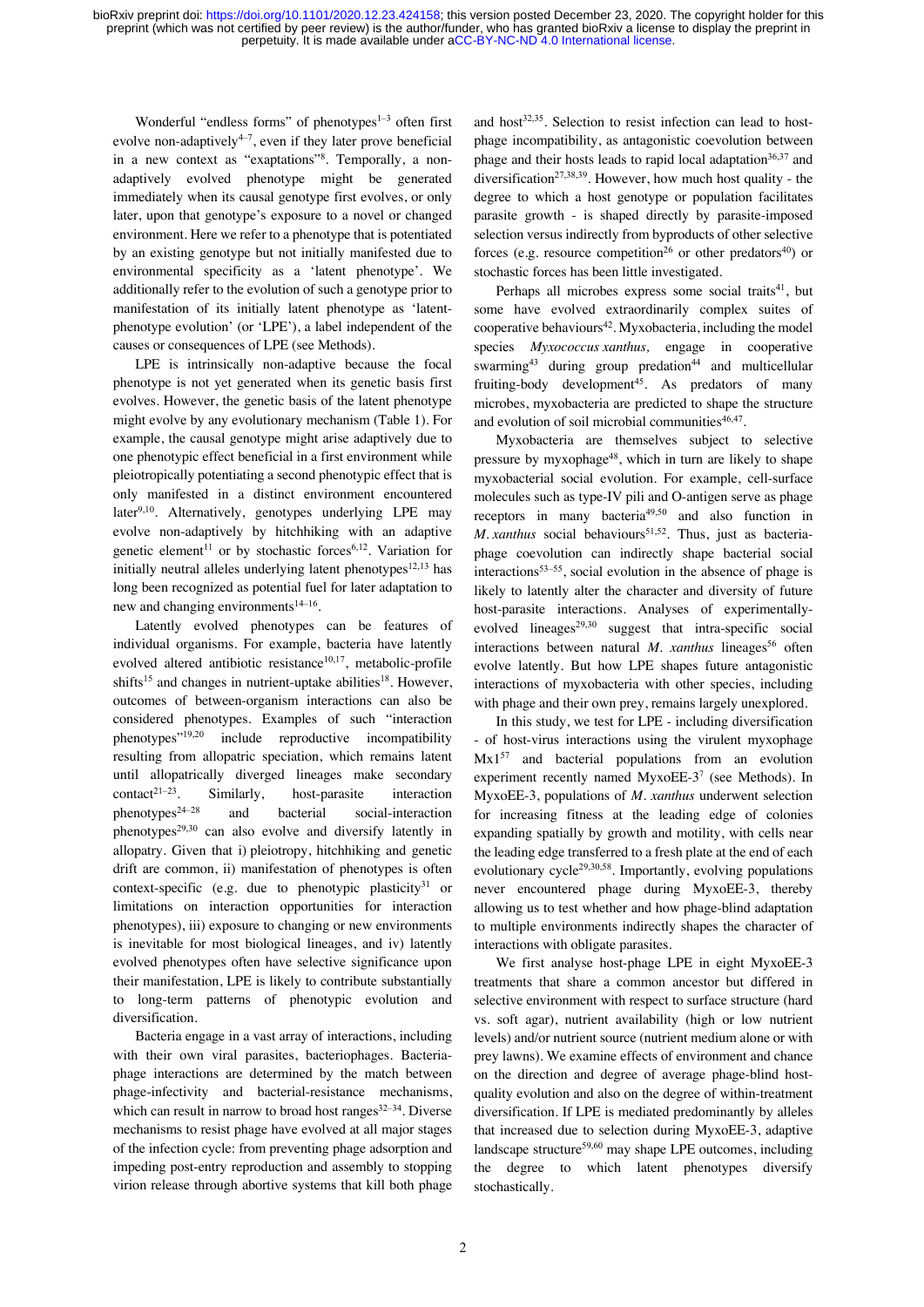**Table 1. Categories of latent-phenotype evolution (LPE).** The genetic basis of a focal latent phenotype first evolves in a temporally prior environment E*Pr*. We distinguish three mechanisms potentially responsible for evolution of the causal genotype: adaptation, hitchhiking and stochasticity (corresponding to alleles *a*, *h* and *s*, respectively). By definition, each allele potentiates a phenotype *y* that is latent in the prior environment E*Pr* (latent phenotype *y,* LP*y*, right superscript) but is then manifested in the later-encountered environment E*L* (manifested phenotype *y,* MP*y*, right superscript). In addition, this allele may cause a non-advantageous manifested phenotype x in the prior environment  $E_{Pr}(MP_x)$ , left superscript), that might or might not also be manifested in E*L* (signified by parentheses). All phenotypes manifested in E*<sup>L</sup>* can have a positive, a negative, or no fitness effect. The first (non-header) row of the table describes a form of pleiotropy - a delayed, environment-contingent pleiotropic effect of an adaptive allele<sup>61</sup>. The rows below describe scenarios consistent with the common meaning of 'cryptic genetic variation'<sup>12</sup> (see Methods).

| <b>Prior</b><br>environment $E_{Pr}$ | Later<br>environment $E_L$                       | Cause of allele's<br>increase in $E_{Pr}$ | Allele's adaptive<br>status in $E_{Pr}$ |
|--------------------------------------|--------------------------------------------------|-------------------------------------------|-----------------------------------------|
| $MPx$ <sub><i>G</i></sub> LPy        | $(MPx)$ <sub><i><math>\alpha</math>MPy</i></sub> | adaptation<br>(direct selection)          | adaptive                                |
| $h^{\text{LPy}}$                     | $h^{\text{MPy}}$                                 | hitchhiking<br>(indirect selection)       | non-adaptive                            |
| MPxLPy                               | $(MPx)$ <sub>p</sub> MPy                         | hitchhiking<br>(indirect selection)       | non-adaptive                            |
| $S^{LPy}$                            | $\mathbf{x}^{\text{MP}y}$                        | stochasticity (mutation/drift)            | non-adaptive                            |
| $MPx_{\mathbf{C}}LPy$                | $(MPx)$ <sub>S</sub> MPy                         | stochasticity (mutation/drift)            | non-adaptive                            |

We further analyse how ancestral motility genotype shapes LPE by testing for effects of each of the two *M. xanthus*  motility systems on latent host-quality evolution and diversification.

#### **Methods**

#### Semantics and nomenclature

*On use of 'latent-phenotype evolution'.* Large bodies of literature examine modes by which the genetic basis of latent phenotypes evolves, for example as initially adaptive alleles that potentiate initially unrealized pleiotropic phenotypes $9,61,62$  or as initially neutral alleles, variation for which is commonly referred to "cryptic genetic variation"  $(CGV)^{12,13}$ . However, there does not appear to be a wellestablished generic label for the evolution of the genetic basis of latent phenotypes that is impartial with regard to causes or consequences of such evolution and that applies equally to the phenotypes of individuals and between-organisminteraction phenotypes.

We adopt 'latent'<sup>63</sup> over 'cryptic' due to the frequent association of the latter with selectively neutral alleles<sup>12,13,16</sup> (despite exceptional applications to initially adaptive alleles<sup>64</sup>) and the evocation of future manifestation by 'latent'. We use 'latent-phenotype evolution (LPE)' to focus primary attention on the process of evolution over time, which may result in loss of variation due to fixation of an allele underlying a latent phenotype, rather than primarily on within-population variation at loci encoding such alleles, which is the focus of CGV. We also note that LPE in our sense is distinct from (but may nonetheless be related to) the latent evolvability of a genotype, population or species, *i.e.*

the potential for future evolution of novel forms, functions or diversity<sup>65-68</sup>.

*On use of 'manifestation'.* Here we use 'manifestation' (and variations) rather than 'expression' to refer to the actualization of a genetically caused phenotype. This is because we conceive expression to be actualization of a phenotype by an individual organism, but we desire a term that also applies generically to between-organism-interaction phenotypes. Actualization of the latter may be prevented simply by lack of spatial proximity between the relevant organisms rather than by lack of phenotypic expression by individuals.

*MyxoEE-3.* To facilitate reference to the broader evolution experiment of which the treatments examined were a part, we refer to the overall experiment as MyxoEE-37 (Myxobacteria Evolution Experiment, with '3' indicating the temporal rank of the first publication from MyxoEE-3<sup>69</sup> relative to first publications from other MyxoEEs<sup>7</sup>). Shared features of MyxoEE-3 treatments have been described previously29,30,58 Treatments examined here are summarized in Table S1.

#### Strains and procedures

*Strains.* In MyxoEE-3, ancestral strains differing in motility genotype and antibiotic-resistance marker were selected for increased fitness at the leading edge of expanding colonies. Multiple treatment-sets of replicate populations adapted to different environmental conditions that varied in nutrient level, nutrient type or agar concentration (Table S1).

The ancestral wild type strains GJV1 and GJV2 have two functional motility systems: adventurous (A) and social (S)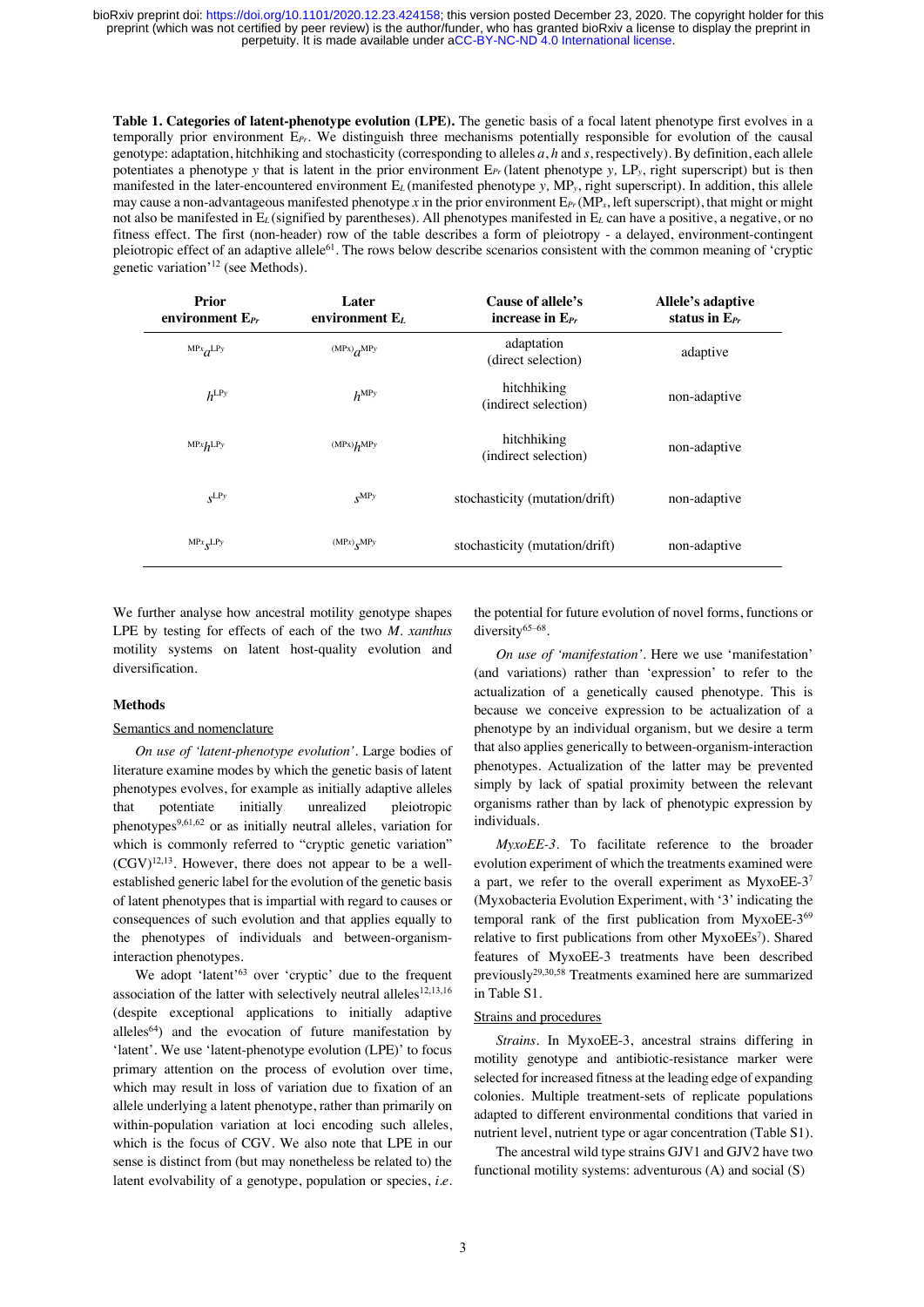

**Figure 1. Diversification of latent host quality between independent MyxoEE-3 populations during phage-blind evolution occurred predominantly within rather than between selective environments.** Cross-replicate means of host-quality measurements (grey circles) for ancestors and all evolved populations (a) and evolved populations categorized by evolution environment (b) with corresponding overall category means (black circles) and 95% confidence intervals. Host quality is measured as Mx1 phage population sizes 24 h after initial infection of bacterial populations (logtransformed data). The dashed line corresponds to average phage population size after growth on the experimental ancestors GJV1 and GJV2. The asterisks indicate statistically significant differences: two-sample two-sided *t*-test (a, \*\*\* indicates  $p < 0.001$ ) and the one pairwise comparison in which treatment means differ significantly (b, post-hoc Tukey test, mixed linear model,  $*$  indicates  $p < 0.05$ )).

motility (hereafter referred to as the A+S+ motility genotype)<sup>70</sup>. Deletion of one gene essential for either motility system led to strains that were defective in A-motility (A-S+; deletion of *cglB* in GJV3 and GJV5) or S-motility (A+S-; deletion of *pilA* GJV4 and GJV6). GJV1, GJV3 and GJV4 are rifampicin-sensitive, whereas GJV2, GJV5 and GJV6 are rifampicin-resistant variants of the corresponding motility type (Table S1). Two distinct sub-clone genotypes of GJV1 (represented by GJV1.1 and GJV1.2) previously found to differ by one mutation were used to establish the rifampicinsensitive  $A+S+ MyxoEE-3$  populations<sup>29</sup> and thus were examined here also. No phenotypic differences between these clones were found in our assays (see *Statistical analysis).* A single sub-clone was used for each of the other five ancestral strains since there are no known mutational differences between the ancestral sub-clones used to found the respective MyxoEE-3 populations.

For this study, we used MyxoEE-3 populations that evolved for 40 two-week cycles under high-nutrient conditions (CTT growth medium), low-nutrient conditions (0.1% Casitone-CTT) or with prey (*Escherichia coli* or *Bacillus subtilis* and CTT). Additionally, the agar concentration in each environment was either high (1.5% hard agar, HA) or low  $(0.5\% \text{ soft agar}, \text{SA})$  (Table S1). During evolution, replicate populations derived from each of the six ancestors (GJV1-GJV6) grew and swarmed (to their ability) outwards on the surface of each selection environment for two weeks, after which a patch of defined size was collected from the leading edge of each colony and transferred to a fresh plate. Importantly, these populations never interacted with phage during MyxoEE-3.

The virulent myxophage  $Mx1^{57}$  is a double-stranded DNA Myoviridae, morphologically similar to coliphages T2 and T448,71. Our stock of Mx1 was generated through infecting a growing liquid culture of GJV1. We isolated phage particles with 10% chloroform and filtration  $(0.22 \mu m)$ and titered the resulting solution using plaque assays. *M. xanthus* strain DZ1<sup>72</sup> was used for phage-quantification assays.

*Growth conditions and phage infection.* All experiments were performed in liquid CTT medium (10 mM Tris pH 8.0, 8 mM MgSO2, 10g/l casitone, 1 mM KPO4, pH 7.6) supplemented with  $0.5$  mM CaCl<sub>2</sub> in case of phage infection and incubated at 32 °C and 300 rpm. Prior to each experiment, bacteria were inoculated onto CTT 1.5% agar from frozen stocks and incubated at 32 °C and 90% rH until sufficiently grown. Colony-edge samples were transferred to 8 ml CTT liquid and incubated shaken at 300 rpm. When cultures reached mid-log phase, cells were centrifuged (15 min, 5000 rpm) and resuspended with CTT liquid to  $\sim 2x10^8$ cells/ml. Phage particles were added to bacterial populations from the same phage stock at  $\sim 2x10^6$  particles/ml, resulting in a multiplicity of infection (MOI) of  $\sim 0.01$ . Phages were allowed to infect bacteria for 24h, upon which phage were isolated. To do so,  $100 \mu l$  chloroform were added to 1 ml of culture and this mixture was incubated for 5 min under constant shaking/vortexing to disrupt bacterial cells. Subsequently, dead cells and phage were separated by centrifugation (3 min, 12000 rpm). Supernatant containing the phage was stored at 4 °C. To quantify the phage number for each bacterial population after 24 h of infection, phage solutions were diluted, 10  $\mu$ l were mixed with 10  $\mu$ l indicator strain DZ1 ( $10^8$  cells/ml) and 1 ml CTT 0.5% agar. This mixture was poured onto 5 ml CTT 1.5% hard agar, plates were closed immediately and incubated until plaque-forming units were visible. We performed four replicates of this experiment, each divided into three randomized blocks.

*M. xanthus growth in the presence of phage.* To assess effects of phage on growth of populations P65-P72 (Table S1), we measured optical density (OD 595 nm) of liquid cultures growing with and without phage. Overnight cultures of each ancestor and evolved population were diluted in equal volumes into two 15 ml cultures in 100 ml flasks, one of which was infected with phage (MOI of 0.01), and incubated shaken as described above. Measurements were taken at 0, 14, 16, 18, 20, 22 and 24 h.

*Statistical analysis.* Details of statistical analysis can be found in the supplementary materials.

#### **Results**

*Phage-blind evolution lowered host quality overall while environment mildly shaped treatment means*

Host quality depends on a combination of host features, including extracellular components phage must bypass or penetrate to reach the cell surface<sup>73</sup>, surface and membrane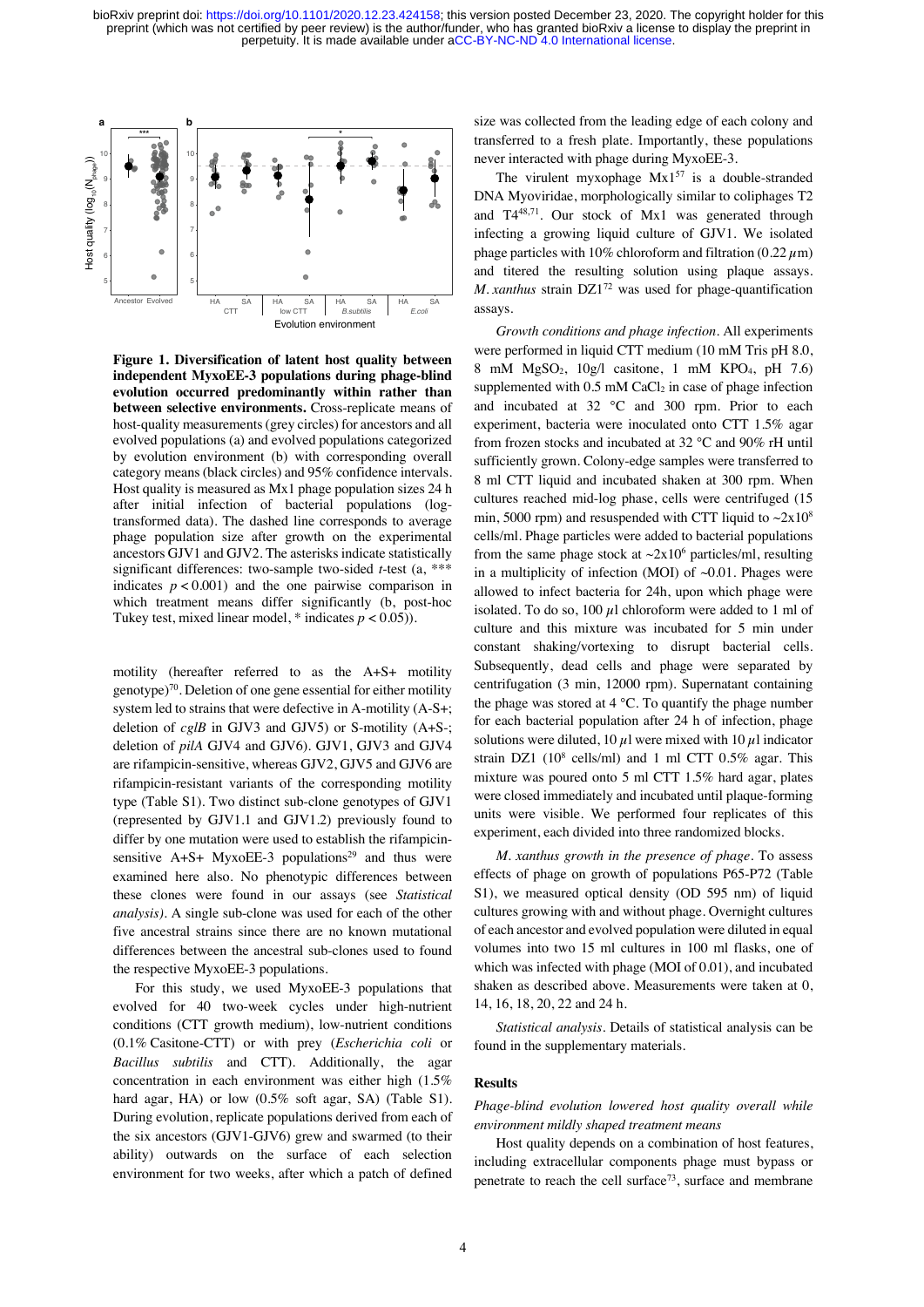

**Figure 2. Selective environments differentially constrained stochastic diversification of host quality within treatments.**  (a) Within-treatment coefficients of variation (CVs) of phage population size 24 h post infection. Small and large circles represent within-replicate-assay CV estimates across evolved populations and cross-replicate-assay means for each treatment, respectively. Error bars show 95% confidence intervals. For comparison, the dashed line indicates the between-treatment CV (*i.e.* the cross-replicate-assay average of the CV among host quality mean for each treatment). The grey shaded area is the corresponding 95% confidence interval. (b) Host quality of evolved populations from the least (upper panel, *B. subtilis* prey on soft agar) and most (lower panel, low-nutrient soft agar) evolutionarily diversified treatments. Grey circles are the means across four biological replicates (open circles) and error bars represent 95% confidence intervals.

components that phage use for invasion<sup>49</sup>, harmful intracellular components phage must avoid or neutralize<sup>74</sup>, and beneficial intracellular components that phage exploit for growth. Any of these components might be altered during adaptation in the absence of phage. If selective pressures imposed by distinct MyxoEE-3 environments differ in their effects on traits important to phage invasion and growth, the MyxoEE-3 treatments might often vary in host quality. If not, more variation in host quality should be found among replicate populations within treatments than between treatment means.

Evolved populations and their ancestors were exposed to phage epidemics in shaken liquid culture for 24 h before phage population sizes were determined. On average across all 72 populations descended from the A+S+ ancestor, evolved populations supported less phage growth than their ancestors (Fig. 1a;  $t_{54} = -4.78$ ,  $p < 0.001$ ). Indeed, 28 populations latently evolved to become significantly lowerquality hosts (from the phage perspective) than their ancestors, whereas none supported significantly greater phage growth.

The observed trend of decreased host quality suggests that adaptation to laboratory conditions generally increased resistance to a major natural stress (in this case phage). This is an intriguing scenario, as laboratory "domestication" of natural isolates usually relaxes selection for natural stresses<sup>26,75</sup>, often resulting in corresponding trait losses<sup>9,76,77</sup>. Evolved bacterial populations might have become lowerquality hosts by two different mechanisms - either by being killed more rapidly by phage and thereby supporting less phage growth overall, or by individual bacteria becoming more resistant to phage. We investigate these hypotheses for one MyxoEE-3 treatment below. However, because absolute fitness is what matters from the phage perspective, our primary emphasis is on host quality *per se*, irrespective of what specific traits underlie its unselected evolution.

Despite the overall decrease in host quality across all evolved populations, no individual treatment changed significantly from the ancestor (Dunnett contrasts, all *p*values  $> 0.1$ ). This reflects variable outcomes among replicate populations within treatments (Fig 1). However, selection environment had a small but significant effect on the structure of evolved host-quality outcomes (Fig. 1b, mixed linear model,  $F_{7,64} = 2.4$ ,  $p = 0.03$ ). This effect was driven predominantly by a difference between two environments - populations that evolved with *B. subtilis* as prey on soft agar were higher-quality hosts, on average, than populations evolved on low-nutrient soft agar (Fig. 1b; posthoc multiple comparisons with Tukey method for *p*-value adjustment t<sub>66</sub> =  $-3.24$ ,  $p = 0.04$ ).

We further tested whether environmental features shared across subsets of treatments affected average host-quality evolution; we grouped treatments by nutrient type (high- and low-casitone CTT, *B. subtilis* or *E. coli*) and agar type (hard or soft agar). Agar type did not influence mean host-quality evolution (Fig. S1a,  $F_{1,71} = 0.028$ ,  $p = 0.87$ ) but nutrient type did (Fig. S1b,  $F_{3,69} = 3.73$ ,  $p = 0.015$ ). The latter outcome is caused mainly by the low-nutrient and *B. subtilis* subsets, with populations growing at low nutrient levels evolving lower host quality than populations that evolved with *B. subtilis* as prey (post-hoc multiple comparison adjusted with the Tukey method,  $t_{71} = 2.9, p = 0.02$ .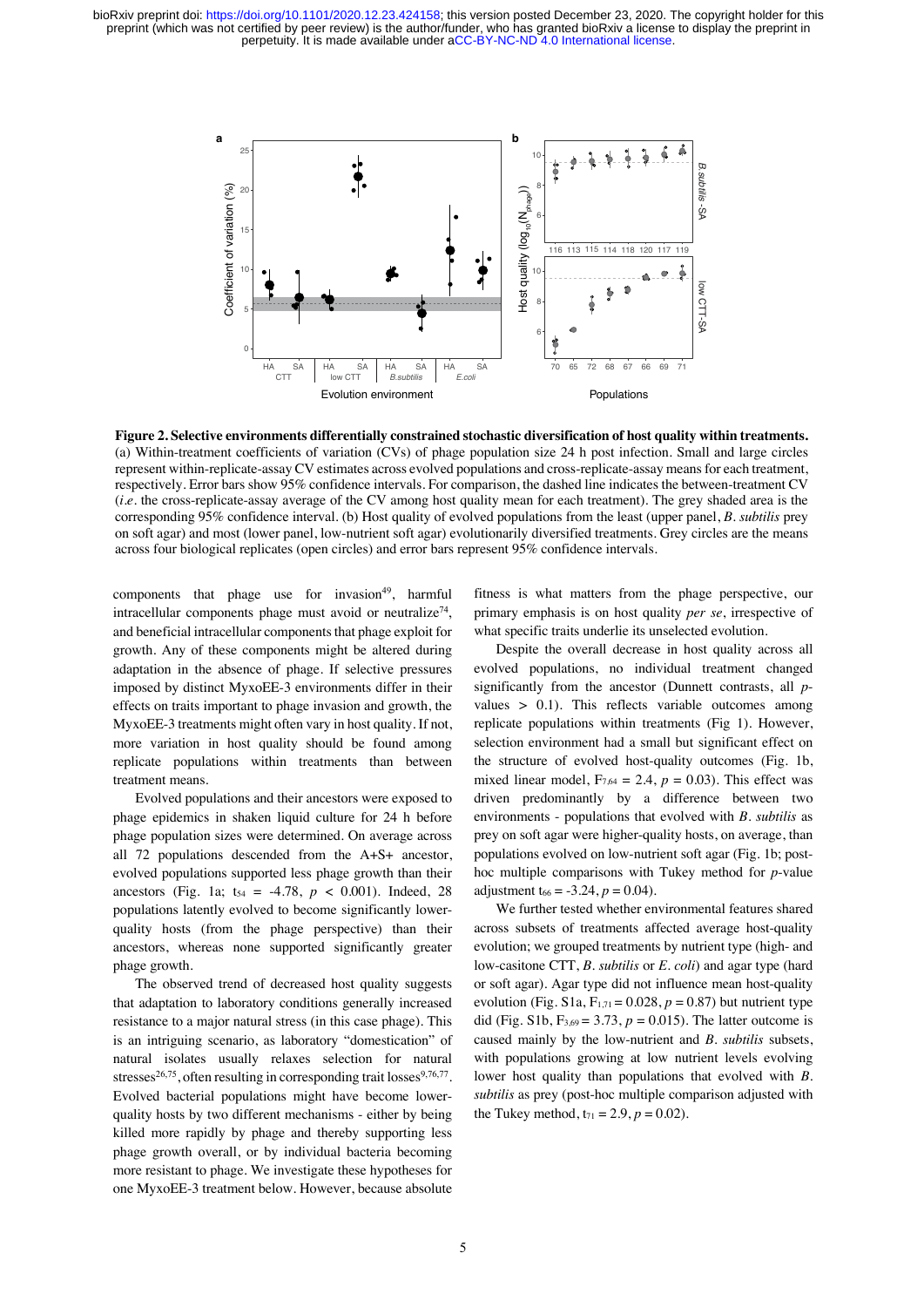

**Figure 3. Diversity of indirect evolution of bacterial resistance to growth suppression by phage.** Growth of the ancestors and of MyxoEE-3 populations evolved on low-nutrient soft agar (P65-P72) in the presence (red) and absence (blue) of phage. Data points show optical density (OD<sub>595nm</sub>) measurements over time for four temporally separate biological replicates, trendlines track conditional mean values of locally weighted regressions and grey areas represent 95% confidence intervals of the fit. The asterisks indicate significant differences to the ancestors (Dunnett test, mixed linear model, \*\* indicates  $p < 0.01$ ) and \*\*\* indicates  $p < 0.001$ ).

#### *Degrees of within-treatment diversification varied greatly across selective environments*

Although divergence among treatment means due to environmental differences was limited, we noted a high degree of diversification among populations overall that was not evenly distributed across treatments. To visualize hostquality diversification at multiple levels, we compared the coefficient of variation within vs. between selective environments for all eight treatments with A+S+ ancestors. Variation among populations within environments (on average 9.9%, ranging from 4.5 to 21.8%, Fig. 2a) greatly exceeded variation across environments (5.7%, calculated among within-treatment means,  $t_{38} = 4.11$ ,  $p < 0.001$ ), further confirming that chance differences in the mutational trajectories of replicate populations contributed more to overall diversification than did systematic differences between treatments.

Environments might differ in the degree to which they allow latent phenotypes to diverge stochastically among replicate populations if i) LPE is caused largely by mutations that evolved due to selection rather than drift and ii) the adaptive landscapes of distinct environments differ in their ranges of accessible adaptive pathways with regard to their indirect effects on host quality. We found that the degree of host-quality diversification among replicate populations adapted to the same environment varied greatly across treatments (Fig. 2a and Fig. S2,  $F_{7,21} = 48.83$ ,  $p < 0.001$ ). At one extreme, populations evolved on soft agar with *B. subtilis* diverged very little in host quality (Fig. 2). At the other extreme, populations evolved on low-nutrient soft agar

diversified much more than populations in any other treatment (Fig. 2). Such variation in diversification across environments indicates that many of the mutations underlying LPE evolved due to selection and that distinct adaptive landscapes differ in how much they constrain latentphenotype divergence.

#### *Some populations latently evolved complete resistance to phage antagonism*

Post-infection phage population sizes varied more than ten-fold across replicate evolved host populations within all treatments, more than 100-fold in five treatments and nearly five orders of magnitude in one treatment (low-nutrient soft agar, Figs. 1, S2). Given such diversity, we tested whether bacterial growth would be suppressed to a degree inversely correlated with phage population growth. It is not obvious that such a correlation will occur, because, as noted above, phage growth might be low on both highly susceptible and highly resistant bacterial genotypes and thereby prevent a correlation. On highly susceptible hosts, phage growth may be low because phage suppress the increase of their only growth substrate. In contrast, phage will not grow much from even large populations of highly resistant hosts. In this scenario, phage productivity could be maximal on bacterial populations exhibiting intermediate growth in the presence of phage.

During experimental epidemics with evolved populations from the most diversified evolutionary treatment (P65-P72, low-nutrient soft agar), we tracked both phage growth and *M. xanthus* population dynamics, the latter in comparison to bacterial growth in the absence of phage. None of these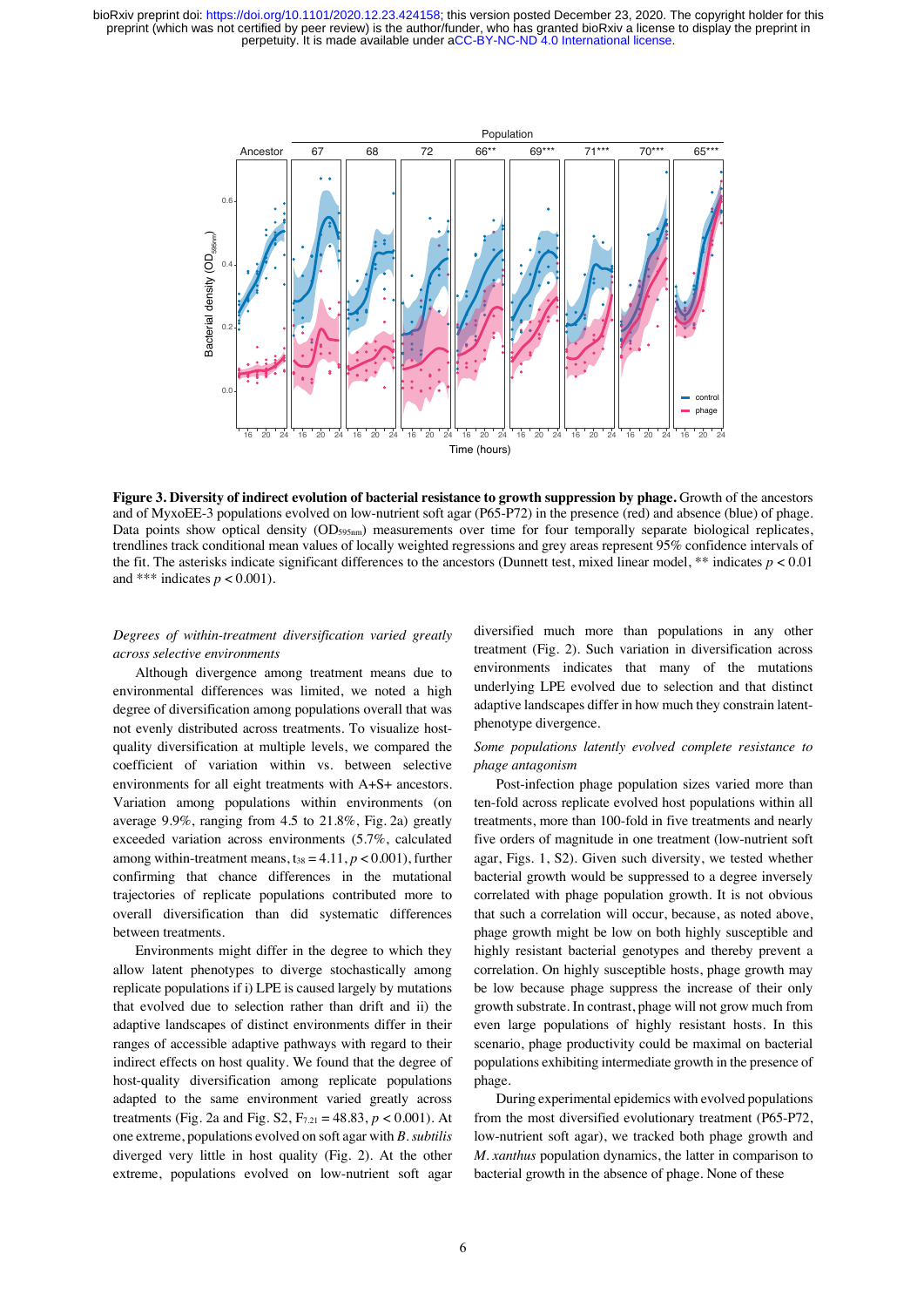

**Figure 4. Ancestral motility genotype determines both degree of trait-mean evolution and degree of stochastic diversification for host quality.** Phage population size 24 h after infection of ancestors and evolved populations with both motility systems intact  $(A+S+)$  or lacking either system (A-S+ or A+S-). Each data point represents the mean of four biological replicates. Colours show the difference between evolved populations and their respective ancestors (open circles: non-significant difference, black circles: significant difference, Dunnett test, mixed linear model).

evolved populations grew less in the presence of phage than their ancestor, indicating that increased susceptibility to phage killing was not a general mechanism by which host quality often decreased during MyxoEE-3 (Fig. 3). As expected, these populations varied greatly in the degree to which Mx1 hindered their growth relative to their growth in the absence of phage (Fig. 3). Three evolved populations (P67, P68 and P72), like the ancestors, grew very little over the 24 h epidemics, both relative to the phage-free controls and in absolute numbers. The other five populations all grew significantly more than their ancestors, again both relative to the phage-free controls and in absolute numbers (Dunnett test against the ancestor, all  $p$  values  $< 0.005$ ). The two evolved populations that supported the least phage growth (P65 and P70, Fig. 2b) exhibited the highest bacterial growth, which was not significantly lower than phage-free growth after 24 h. Thus, complete (or nearly complete) resistance to viral load is found to have evolved indirectly.

In contrast to the hypothetical scenario presented above, total phage productivity was found to weakly correlate with bacterial growth reduction (Spearman's rho correlation  $r_s$  = 0.31, *n* = 40, *p* = 0.058, Fig. 3, Fig. S3). However, large numbers of phage were able to grow from bacterial populations that exhibited very different degrees of growth suppression by phage. For example, Mx1 consistently grew to large population sizes on the ancestors, P66-P69 and P71, yet these populations varied greatly in the degree to which their growth was suppressed by phage. These results reveal

idiosyncrasy in relationships between host growth and phage growth and thus point to those relationships evolving by diverse molecular mechanisms.

Intriguingly, we also noted substantial evolution and diversification of growth dynamics among the evolved populations in this treatment in the absence of phage, with several (*e.g.* P67, P68, and P71) slowing or ceasing growth earlier than the ancestors and other evolved populations (e.g. P65 and P70). Thus, variation of mutational input across replicate populations generated substantial diversification of growth dynamics in liquid media in the absence of phage.

#### *Ancestral motility genotype determines ancestral host quality, mean host-quality evolution, and within-treatment host-quality diversification*

Motility not only allows organisms to search for new resources but also allows active flight from biotic and abiotic dangers. In bacteria, motility can allow cells to escape from non-motile phage particles<sup>78</sup>. On the other hand, motilityrelated cell-surface structures such as type-IV pili can also make bacteria susceptible to phage attack by acting as phage receptors<sup>79</sup>. To our knowledge, the relationship between motility and host-phage interactions, either behaviourally or evolutionarily, has yet to be examined for bacteria with multiple motility systems. We exploited the design of MyxoEE-3 - which included not only an ancestor with both *M. xanthus* motility systems intact (A+S+), but also ancestors lacking a gene essential for either motility system (A-S+, *ΔcglB* and A+S-, *ΔpilA*, Table S1) - to test for motilitygenotype effects on ancestral host quality and subsequent host-quality evolution.

We quantified total phage productivity after 24 h of growth on all motility-genotype ancestors and all descendant populations that evolved on CTT hard or soft agar. The absence of *cglB* in the A-S+ ancestors had no effect on phage growth (motility effect in mixed linear model  $F_{2,4} = 12.47$ ,  $p = 0.019$ , posthoc contrasts  $t_4 = -0.66$ ,  $p = 0.8$ ), whereas the absence of *pilA* in the A+S- ancestors increased phage productivity nearly ten-fold (post hoc contrasts  $t_4 = 4.79$ ,  $p =$ 0.019, Fig. 4). Thus, production of pilin, but not of CglB, greatly reduces a phage epidemic.

Ancestral motility genotype also affected the character of host-quality evolution. Mean host quality of A-S+ populations decreased significantly from their ancestral values during evolution ( $t_{55} = 2.83$ ,  $p = 0.007$ ), and decreased significantly more than did the host quality of  $A+S+$  or  $A+S$ populations, while A+S+ populations decreased more than did A+S- populations  $(F_{2,54} = 8.34, p < 0.001,$  all post-hoc contrasts  $p$  values  $< 0.001$ ). Moreover, ancestral motility genotype also affected degrees of diversification within treatments, with evolved host quality spanning over four orders of magnitude among the A-S+ populations but less than a factor of ten among the A+S- populations (Fig. 4). The large differences in both ancestral phenotypes and evolutionary patterns between the A+S- category of populations vs the two categories with intact S-motility indicate that pilin production potentiates latent evolutionary reduction and diversification of host quality.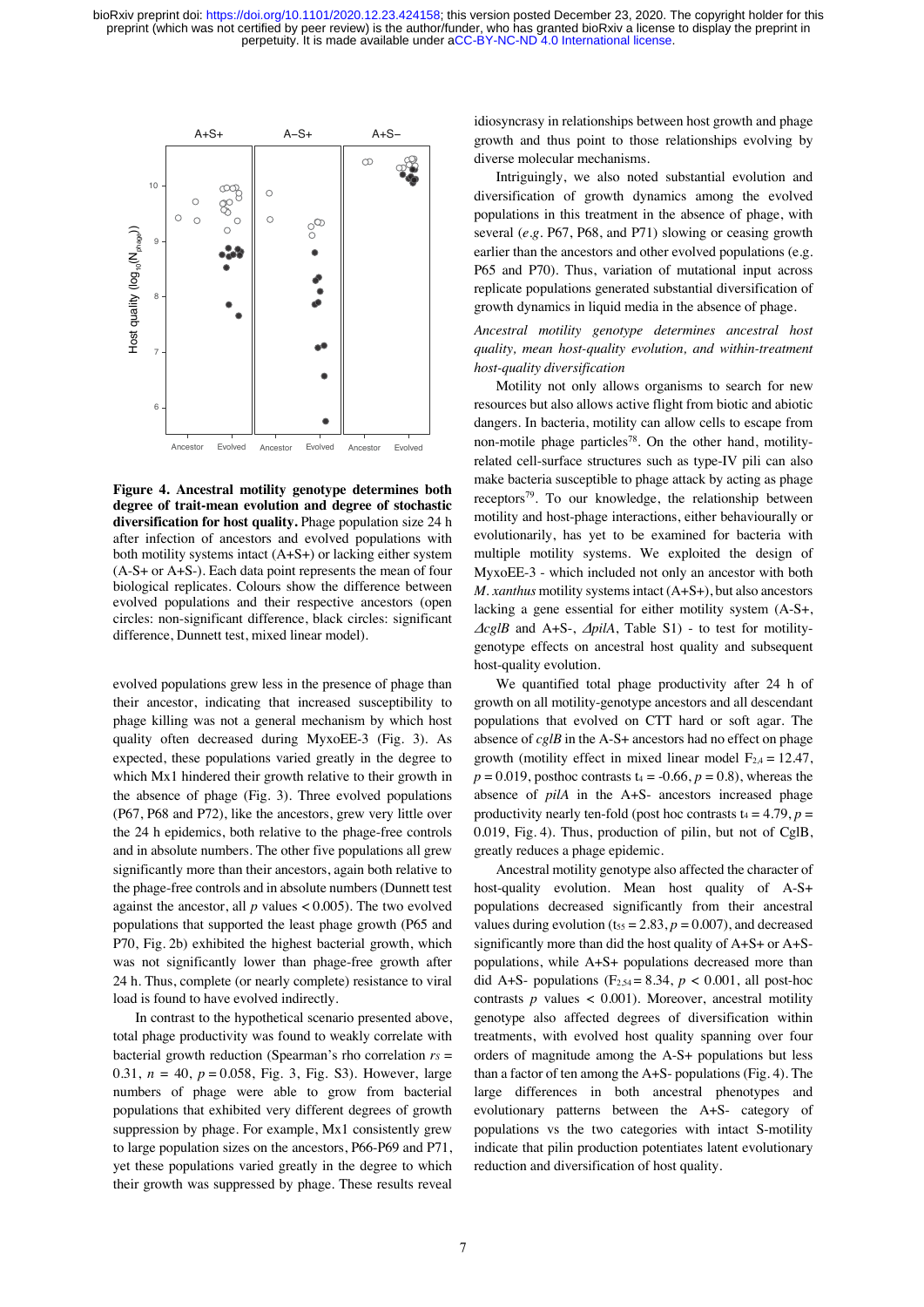#### **Discussion**

Previously, Meyer *et al.* found that the *E. coli* LTEE populations adapting to one selective environment in the absence of phage evolved changes in their interactions with multiple phage types<sup>26</sup>. Replicate LTEE populations evolved increased susceptibility toward phage T6\* and increased resistance toward bacteriophage lambda with some degree of parallelism. Here we asked whether multiple distinct phagefree selective environments might differentially shape how bacterial populations descended from a common ancestor would diverge from each other in quality as phage hosts. We tested for such inter-treatment divergence with respect to both mean host quality and the degree of stochastic withintreatment diversification among replicate populations.

Overall, MyxoEE-3 populations tended to support less phage growth than their ancestors and diversified greatly, including some lineages that evolved nearly complete resistance to negative phage effects on bacterial population growth. We found high degrees of diversification in host quality among replicate populations within treatments. Indeed, among A+S+ populations, distinct selective environments drove only a small degree of divergence between selective-environment treatments in mean host quality; the primary diversifying force was chance variation in mutational input across replicate populations (Figs. 1 and 2).

Yet despite the limited effect of selection on divergence of treatment means, selection nonetheless strongly shaped the character of intrinsically non-adaptive diversification of latent phenotypes. Specifically, selective environments determined the degree to which replicate populations diversified in latent host quality, thus indicating that many of the mutations driving such divergence first evolved due to selection. Further, this result indicates that distinct adaptive landscapes can differ not only in the number of adaptive mutational pathways replicate populations might follow60,80,81, but can differ concomitantly in the range of latent phenotypic effects generated by those adaptive pathways<sup>7</sup>. Thus, distinct natural environments may often differ in the character of latent phenotypic diversity they allow to evolve.

Determination of latent stochastic diversification of hostparasite interactions by environment-specific features of fitness landscapes might apply not only to host evolution but to parasite evolution also. For example, consider a scenario with animal viruses in which different initial host species for a given viral type differ in fitness-landscape structure and thereby allow different ranges of adaptive mutational pathways to be followed by evolving viral populations. Such differences might in turn generate differences in latent virushost interaction phenotypes, including potential for jumps to novel host species (e.g. zoonosis).

We further investigated whether ancestral motility genotype is important to ancestral host-parasite interactions and/or their subsequent evolution, including extent of diversification (Fig. 4). While type-IV pili are the very means of cell invasion by phage in some host species $49,50$ , we found that production of pilin, the building-block of type-IV pili<sup>51</sup>, both greatly reduces phage population growth in our ancestral genetic background and promotes greater latent evolutionary reduction and diversification of host quality than occurs in populations lacking pilin (Fig. 4). These immediate and evolutionary effects, respectively, of pilin production may be mediated not by pilin *per se* but by the *M. xanthus* exopolysaccharide (EPS) matrix, which is positively regulated by pilin production $69,82$ . The EPS matrix is necessary for effective S-motility<sup>83</sup> and mediates cell-cell adhesion $84$ . We hypothesize that the EPS matrix hinders Mx1 access to its adsorption receptor (which remains unknown), thereby explaining the nearly ten-fold increase in phage growth resulting from deletion of *pilA* to generate the A+Sgenotype*.* This hypothesis would suggest that in A+S+ and A-S+ ancestors, evolution of the EPS matrix may have often provided greater protection against phage compared to ancestral EPS, thereby promoting greater diversification than among populations lacking ancestral EPS.

It has long been recognized that forces other than direct selection on focal traits play important roles in shaping evolutionary diversification<sup>5,13,23,85</sup>, but latently evolved diversification is only rarely quantified<sup>7,15,26</sup>. We have shown that host-parasite interactions diversify greatly during parasite-blind evolution, highlighting the need to more deeply integrate LPE into our overall conception of biological diversification. The total long-term diversification of populations evolved in an original focal context can be conceived to include both divergence already actualized in that original context and the sum of all latent diversification revealed only later in new contexts. This expansive view of diversification can, in turn, inform how conservation efforts are conceived<sup>86</sup> to include conservation of latent phenotypes and corresponding evolutionary potential.

#### **Authors contributions**

L.F. designed experiments, carried out experiments and cowrote the manuscript. M.V. designed experiments, performed statistical analysis and co-wrote the manuscript. G.J.V. designed experiments and co-wrote the manuscript.

#### **Acknowledgements**

This work was funded in part by Swiss National Science Foundation (SNSF) grants 31003A/B\_16005 to GJV and an ETH Fellowship 16-2 FEL-59 to MV. The authors thank Peter Ashcroft, Marco La Fortezza, Samay Pande, Joshua Payne, Sébastien Wielgoss and all members of the ETH Zürich Evolutionary Biology group for helpful discussions and support.

#### **Conflict of interest**

The authors declare no conflict of interest.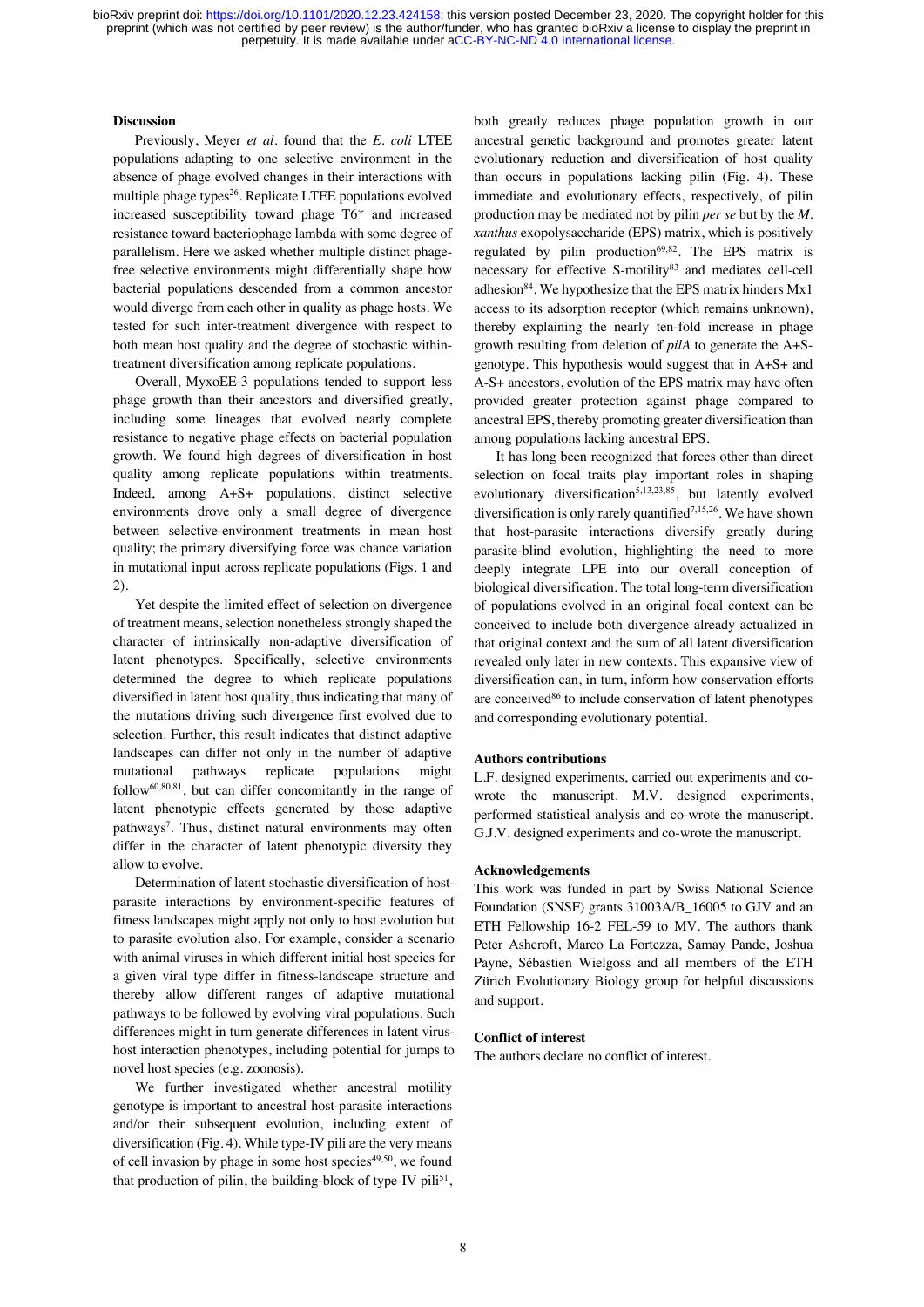#### **References**

- 1. Darwin, C. *On the origin of species by means of natural selection, or, The preservation of favoured races in the struggle for life.* (1859).
- 2. Carroll, S. B. *Endless forms most beautiful: the new science of evo devo and the making of the animal kingdom*. (WW Norton & Company, 2005).
- 3. Brakefield, P. M. Evo-devo and accounting for Darwin's endless forms. *Philos. Trans. R. Soc. Lond. B Biol. Sci.* **366**, 2069–2075 (2011).
- 4. Williams, G. C. Pleiotropy, natural selection, and the evolution of senescence. *Evolution* **11**, 398–411 (1957).
- 5. Gould, S. J. & Lewontin, R. C. The spandrels of San Marco and the Panglossian paradigm: a critique of the adaptationist programme. *Proc. R. Soc. B* **205**, 581–598 (1979).
- 6. Lynch, M. The origins of eukaryotic gene structure. *Mol. Biol. Evol.* **23**, 450–468 (2005).
- 7. Rendueles, O. & Velicer, G. J. Hidden paths to endless forms most wonderful: Complexity of bacterial motility shapes diversification of latent phenotypes. *BMC Evol. Biol.* **20**, 145 (2020).
- 8. Gould, S. J. & Vrba, E. S. Exaptation a missing term in the science of form. *Paleobiology* **8**, 4–15 (1982).
- 9. Cooper, V. S. & Lenski, R. E. The population genetics of ecological specialization in evolving *Escherichia coli* populations. *Nature* **407**, 736–739 (2000).
- 10. Rodríguez-Verdugo, A., Gaut, B. S. & Tenaillon, O. Evolution of *Escherichia coli* rifampicin resistance in an antibiotic-free environment during thermal stress. *BMC Evol. Biol.* **13**, 50 (2013).
- 11. Smith, J. M. & Haigh, J. The hitch-hiking effect of a favourable gene. *Genet. Res.* **23**, 23–35 (1974).
- 12. Gibson, G. & Dworkin, I. Uncovering cryptic genetic variation. *Nat. Rev. Genet.* **5**, 681–690 (2004).
- 13. Paaby, A. B. & Rockman, M. V. Cryptic genetic variation: Evolution's hidden substrate. *Nat. Rev. Genet.* **15**, 247–258 (2014).
- 14. Stebbins, G. L. & Hartl, D. L. Comparative evolution: latent potentials for anagenetic advance. *Proc. Natl Acad. Sci. USA* **85**, 5141–5145 (1988).
- 15. Travisano, M., Vasi, F. & Lenski, R. E. Long-term experimental evolution in *Escherichia coli*. III. Variation among replicate populations in correlated responses to novel environments. *Evol. Int. J. Org. Evol.* **49**, 189–200 (1995).
- 16. Zheng, J., Payne, J. L. & Wagner, A. Cryptic genetic variation accelerates evolution by opening access to diverse adaptive peaks. *Science* **365**, 347–353 (2019).
- 17. Knöppel, A., Näsvall, J. & Andersson, D. I. Evolution of antibiotic resistance without antibiotic exposure. *Antimicrob. Agents. Ch.* **61**, e01495-17 (2017).
- 18. Middelboe, M., Holmfeldt, K., Riemann, L., Nybroe, O. & Haaber, J. Bacteriophages drive strain diversification in a marine *Flavobacterium*: implications for phage resistance and physiological properties. *Environ. Microbiol.* **11**, 1971–82 (2009).
- 19. Ebbert, M. A. The interaction phenotype in the *Drosophila willistoni*-spiroplasma symbiosis. *Evolution* **45**, 971 (1991).
- 20. Urban, M. *et al.* PHI-base: the pathogen-host interactions database. *Nucleic Acids Res.* **48**, D613–D620 (2020).
- 21. Barraclough, T. G. & Vogler, A. P. Detecting the geographical pattern of speciation from species‐level phylogenies. *Am. Nat.* **155**, 419–434 (2000).
- 22. Grant, P. R., Grant, B. R. & Petren, K. The allopatric phase of speciation: the sharp-beaked ground finch (*Geospiza difficilis*) on the Galápagos islands. *Biol. J. Linn. Soc.* **69**, 287–317 (2000).
- 23. Orr, H. A. & Turelli, M. The evolution of postzygotic isolation: accumulating Dobzhansky-Muller incompatibilities. *Evolution* **55**, 1085–1094 (2001).
- 24. Levin, B. R. & Edén, C. S. Selection and evolution of virulence in bacteria: An ecumenical excursion and modest suggestion. *Parasitology* **100**, S103–S115 (1990).
- 25. Buckling, A. & Rainey, P. B. Antagonistic coevolution between a bacterium and a bacteriophage. *Proc. R. Soc. B.* **269**, 931–936 (2002).
- 26. Meyer, J. R. *et al.* Parallel changes in host resistance to viral infection during 45,000 generations of relaxed selection. *Evolution* **64**, 3024–3034 (2010).
- 27. Marston, M. F. *et al.* Rapid diversification of coevolving marine *Synechococcus* and a virus. *Proc. Natl Acad. Sci. USA* **109**, 4544–9 (2012).
- 28. Wright, R. C. T., Friman, V.-P., Smith, M. C. M. & Brockhurst, M. A. Cross-resistance is modular in bacteria–phage interactions. *PLoS Biol.* **16**, e2006057 (2018).
- 29. Rendueles, O. *et al.* Rapid and widespread de novo evolution of kin discrimination. *Proc. Natl Acad. Sci. USA* **112**, 9076–9081 (2015).
- 30. Nair, R. R., Fiegna, F. & Velicer, G. J. Indirect evolution of social fitness inequalities and facultative social exploitation. *Proc. R. Soc. B.* **285**, 20180054 (2018).
- 31. Agrawal, A. A. Phenotypic plasticity in the interactions and evolution of species. *Science* **294**, 321–326 (2001).
- 32. Hyman, P. & Abedon, S. T. Advances in applied microbiology. *Adv. Appl. Microbiol.* **70**, 217–248 (2010).
- 33. Díaz-Muñoz, S. L. & Koskella, B. Bacteria-phage interactions in natural environments. *Adv. Appl. Microbiol.* **89**, 135–83 (2014).
- 34. Jonge, P. A. de, Nobrega, F. L., Brouns, S. J. J. & Dutilh, B. E. Molecular and evolutionary determinants of bacteriophage host range. *Trends Microbiol.* **27**, 51–63 (2019).
- 35. Labrie, S. J., Samson, J. E. & Moineau, S. Bacteriophage resistance mechanisms. *Nat. Rev. Microbiol.* **8**, 317–327 (2010).
- 36. Vos, M., Birkett, P. J., Birch, E., Griffiths, R. I. & Buckling, A. Local adaptation of bacteriophages to their bacterial hosts in soil. *Science* **325**, 833–833 (2009).
- 37. Koskella, B., Thompson, J. N., Preston, G. M. & Buckling, A. Local biotic environment shapes the spatial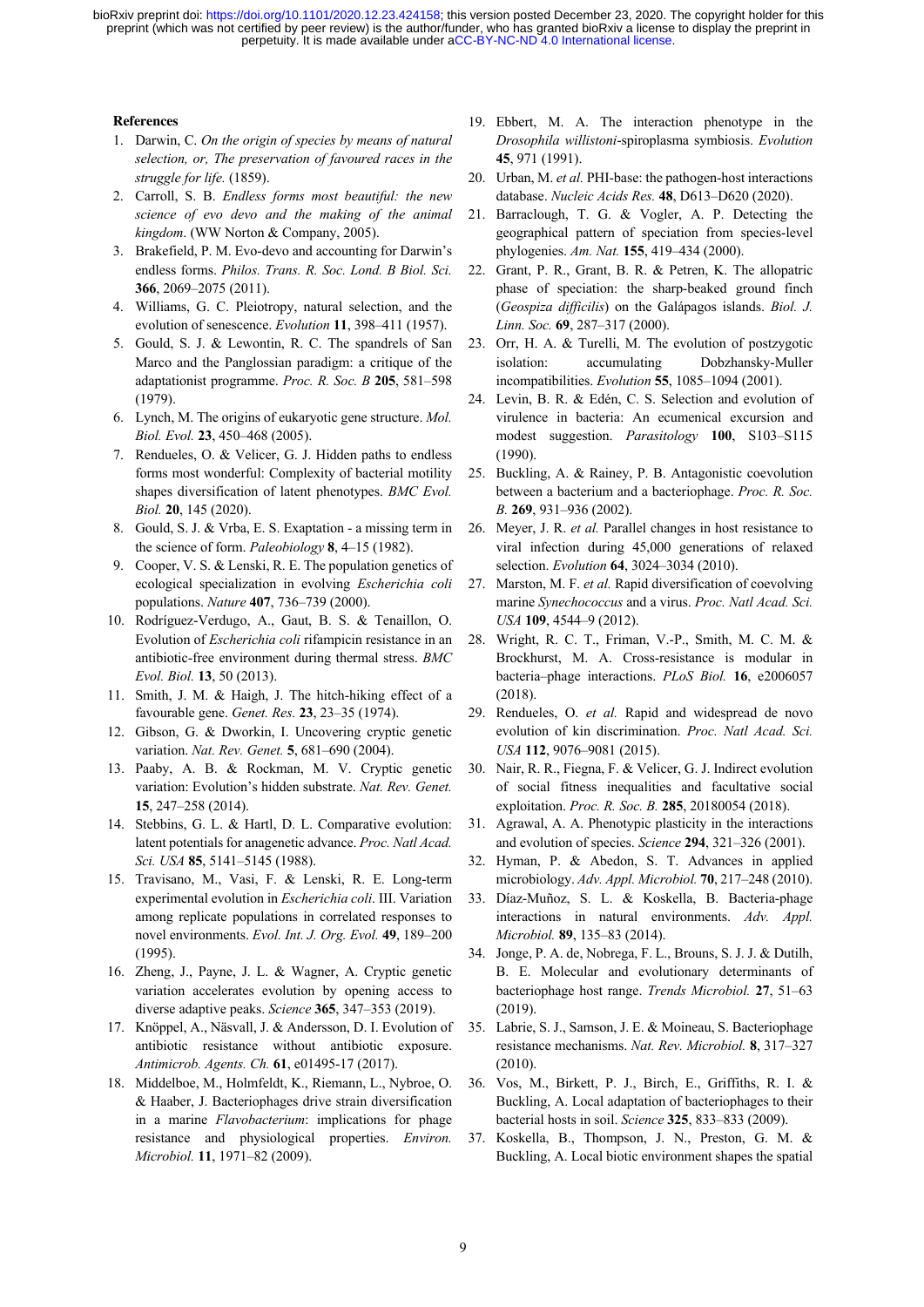scale of bacteriophage adaptation to bacteria. *Am. Nat.* **177**, 440–51 (2011).

- 38. Brockhurst, M. A., Buckling, A. & Rainey, P. B. The effect of a bacteriophage on diversification of the opportunistic bacterial pathogen, *Pseudomonas aeruginosa*. *Proc. R. Soc. B.* **272**, 1385–1391 (2005).
- 39. Scanlan, P. D. *et al.* Coevolution with bacteriophages drives genome-wide host evolution and constrains the acquisition of abiotic-beneficial mutations. *Mol. Biol. Evol.* **32**, 1425–35 (2015).
- 40. Örmälä-Odegrip, A.-M. *et al.* Protist predation can select for bacteria with lowered susceptibility to infection by lytic phages. *BMC Evol. Biol.* **15**, 81 (2015).
- 41. West, S. A., Diggle, S. P., Buckling, A., Gardner, A. & Griffin, A. S. The social lives of microbes. *Annu. Rev. Ecol. Evol. Syst.* **38**, 53–77 (2007).
- 42. Muñoz-Dorado, J., Marcos-Torres, F. J., García-Bravo, E., Moraleda-Muñoz, A. & Pérez, J. Myxobacteria: moving, killing, feeding, and surviving together. *Front. Microbiol.* **7**, 781 (2016).
- 43. Hodgkin, J. & Kaiser, D. Genetics of gliding motility in *Myxococcus xanthus* (Myxobacterales): two gene systems control movement. *Mol. Gen. Genetics MGG* **171**, 177–191 (1979).
- 44. Berleman, J. E. & Kirby, J. R. Deciphering the hunting strategy of a bacterial wolfpack. *FEMS Microbiol. Rev.* **33**, 942–57 (2009).
- 45. Shimkets, L. J. Intercellular signaling during fruitingbody development of *Myxococcus xanthus*. *Annu. Rev. Microbiol.* **53**, 525–549 (1999).
- 46. Morgan, A. D., MacLean, R. C., Hillesland, K. L. & Velicer, G. J. Comparative analysis of *Myxococcus* predation on soil bacteria. *Appl. Environ. Microbiol.* **76**, 6920–6927 (2010).
- 47. Nair, R. R. *et al.* Bacterial predator-prey coevolution accelerates genome evolution and selects on virulenceassociated prey defences. *Nat. Commun.* **10**, 4301 (2019).
- 48. Vasse, M. & Wielgoss, S. Bacteriophages of *Myxococcus xanthus*, a social bacterium. *Viruses* **10**, 374 (2018).
- 49. Silva, J. B., Storms, Z. & Sauvageau, D. Host receptors for bacteriophage adsorption. *FEMS Microbiol. Lett.* **363**, fnw002 (2016).
- 50. McCutcheon, J. G., Peters, D. L. & Dennis, J. J. Identification and characterization of Type IV Pili as the cellular receptor of broad host range *Stenotrophomonas maltophilia* bacteriophages DLP1 and DLP2. *Viruses* **10**, 338 (2018).
- 51. Wu, S. S. & Kaiser, D. Genetic and functional evidence that Type IV pili are required for social gliding motility in *Myxococcus xanthus*. *Mol. Microbiol.* **18**, 547–558 (1995).
- 52. Pérez-Burgos, M., García-Romero, I., Jung, J., Valvano, M. A. & Søgaard-Andersen, L. Identification of the lipopolysaccharide O-antigen biosynthesis priming enzyme and the O-antigen ligase in *Myxococcus xanthus*: critical role of LPS O-antigen in motility and development. *Mol. Microbiol.* **112**, 1178–1198 (2019).
- 53. Morgan, A. D., Quigley, B. J. Z., Brown, S. P. & Buckling, A. Selection on non-social traits limits the invasion of social cheats. *Ecol. Lett.* **15**, 841–846 (2012).
- 54. Vasse, M., Torres-Barceló, C. & Hochberg, M. E. Phage selection for bacterial cheats leads to population decline. *Proc. R. Soc. B.* **282**, 20152207 (2015).
- 55. Fazzino, L., Anisman, J., Chacón, J. M., Heineman, R. H. & Harcombe, W. R. Lytic bacteriophage have diverse indirect effects in a synthetic cross-feeding community. *ISME J.* **14**, 123–134 (2019).
- 56. Kraemer, S. A., Wielgoss, S., Fiegna, F. & Velicer, G. J. The biogeography of kin discrimination across microbial neighbourhoods. *Mol. Ecol.* **25**, 4875–88 (2016).
- 57. Burchard, R. P. & Dworkin, M. A bacteriophage for *Myxococcus xanthus*: isolation, characterization and relation of infectivity to host morphogenesis. *J. Bacteriol.* **91**, 1305–13 (1966).
- 58. Rendueles, O. & Velicer, G. J. Evolution by flight and fight: diverse mechanisms of adaptation by actively motile microbes. *ISME J.* **11**, 555–568 (2016).
- 59. Arnold, S. J., Pfrender, M. E. & Jones, A. G. The adaptive landscape as a conceptual bridge between micro- and macroevolution. *Genetica* **112/113**, 9–32 (2001).
- 60. Cooper, T. F. & Lenski, R. E. Experimental evolution with *E. coli* in diverse resource environments. I. Fluctuating environments promote divergence of replicate populations. *BMC Evol. Biol.* **10**, 11 (2010).
- 61. Paaby, A. B. & Rockman, M. V. The many faces of pleiotropy. *Trends Genet.* **29**, 66–73 (2013).
- 62. Jerison, E. R., Ba, A. N. N., Desai, M. M. & Kryazhimskiy, S. Chance and necessity in the pleiotropic consequences of adaptation for budding yeast. *Nat. Ecol. Evol.* **4**, 601–611 (2020).
- 63. Gabaldón, T. & Carreté, L. The birth of a deadly yeast: tracing the evolutionary emergence of virulence traits in *Candida glabrata*. *FEMS Yeast Res.* **16**, fov110 (2016).
- 64. Duveau, F. & Félix, M.-A. Role of pleiotropy in the evolution of a cryptic developmental variation in *Caenorhabditis elegans*. *PLoS Biol.* **10**, e1001230 (2012).
- 65. Rebeiz, M., Jikomes, N., Kassner, V. A. & Carroll, S. B. Evolutionary origin of a novel gene expression pattern through co-option of the latent activities of existing regulatory sequences. *Proc. Natl Acad. Sci. USA* **108**, 10036–10043 (2011).
- 66. Barve, A. & Wagner, A. A latent capacity for evolutionary innovation through exaptation in metabolic systems. *Nature* **500**, 203–6 (2013).
- 67. Graves, C. J., Ros, V. I. D., Stevenson, B., Sniegowski, P. D. & Brisson, D. Natural selection promotes antigenic evolvability. *PLoS Pathog.* **9**, e1003766 (2013).
- 68. Payne, J. L. & Wagner, A. The causes of evolvability and their evolution. *Nat. Rev. Genetics* **20**, 24–38 (2019).
- 69. Velicer, G. J. & Yu, Y. N. Evolution of novel cooperative swarming in the bacterium *Myxococcus xanthus*. *Nature* **425**, 75–78 (2003).